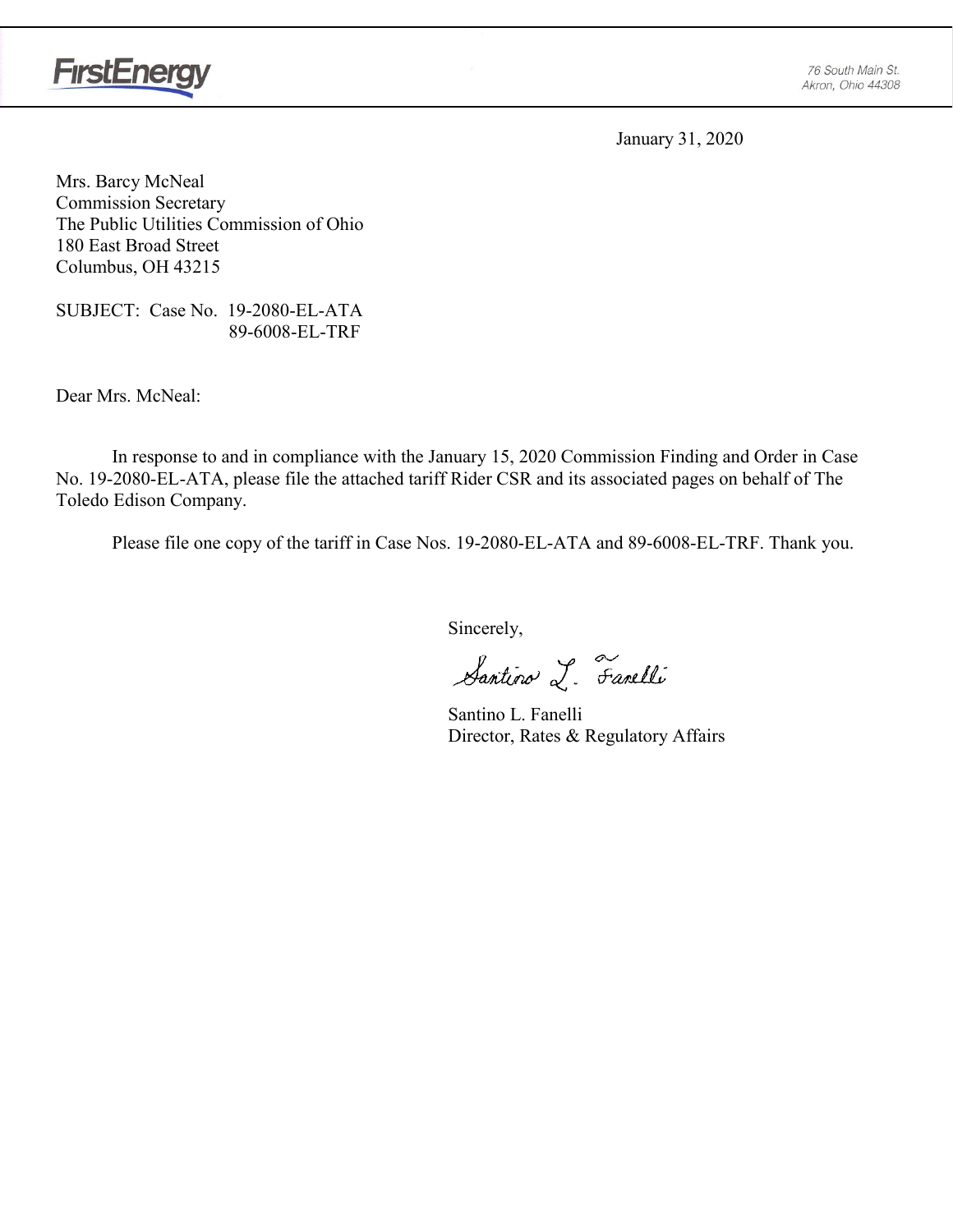### **TABLE OF CONTENTS**

The following rates, rules and regulations for electric service are applicable throughout the Company's service territory except as noted.

|                                                      | <b>Sheet</b> | <b>Effective</b><br>Date |
|------------------------------------------------------|--------------|--------------------------|
| <b>TABLE OF CONTENTS</b>                             | 1            | 02-01-20                 |
| <b>DEFINITION OF TERRITORY</b>                       | 3            | 01-23-09                 |
| <b>ELECTRIC SERVICE REGULATIONS</b>                  | 4            | 06-01-16                 |
| <b>ELECTRIC SERVICE SCHEDULES</b>                    |              |                          |
| Residential Service (Rate "RS")                      | 10           | 01-23-09                 |
| General Service - Secondary (Rate "GS")              | 20           | 01-23-09                 |
| General Service - Primary (Rate "GP")                | 21           | 01-23-09                 |
| General Service - Subtransmission (Rate "GSU")       | 22           | 01-23-09                 |
| General Service - Transmission (Rate "GT")           | 23           | 01-23-09                 |
| <b>Street Lighting Provisions</b>                    | 30           | 01-23-09                 |
| Street Lighting (Rate "STL")                         | 31           | 06-01-09                 |
| Traffic Lighting (Rate "TRF")                        | 32           | 01-23-09                 |
| Private Outdoor Lighting (Rate "POL")                | 33           | 06-01-09                 |
| Experimental Company Owned LED Lighting Program      | 34           | $01-01-20$               |
| <b>MISCELLANEOUS CHARGES</b>                         | 75           | 07-05-12                 |
| <b>OTHER SERVICE</b>                                 |              |                          |
| <b>Partial Service</b>                               | 52           | $01 - 01 - 06$           |
| Residential Renewable Energy Credit Purchase Program | 60           | 10-01-09                 |
| <b>Cogeneration and Small Power Producer</b>         | 70           | 08-03-17                 |
| <b>Interconnection Tariff</b>                        | 76           | 05-06-16                 |

Filed pursuant to Orders dated May 27, 2009, July 18, 2012, July 17, 2019 in

Case Nos. 08-935-EL-SSO et al.,12-1230-EL-SSO, and 18-1656-EL-ATA et al., and March 31, 2016 and August 22,

2019 in Case No. 14-1297-EL-SSO, respectively, before

The Public Utilities Commission of Ohio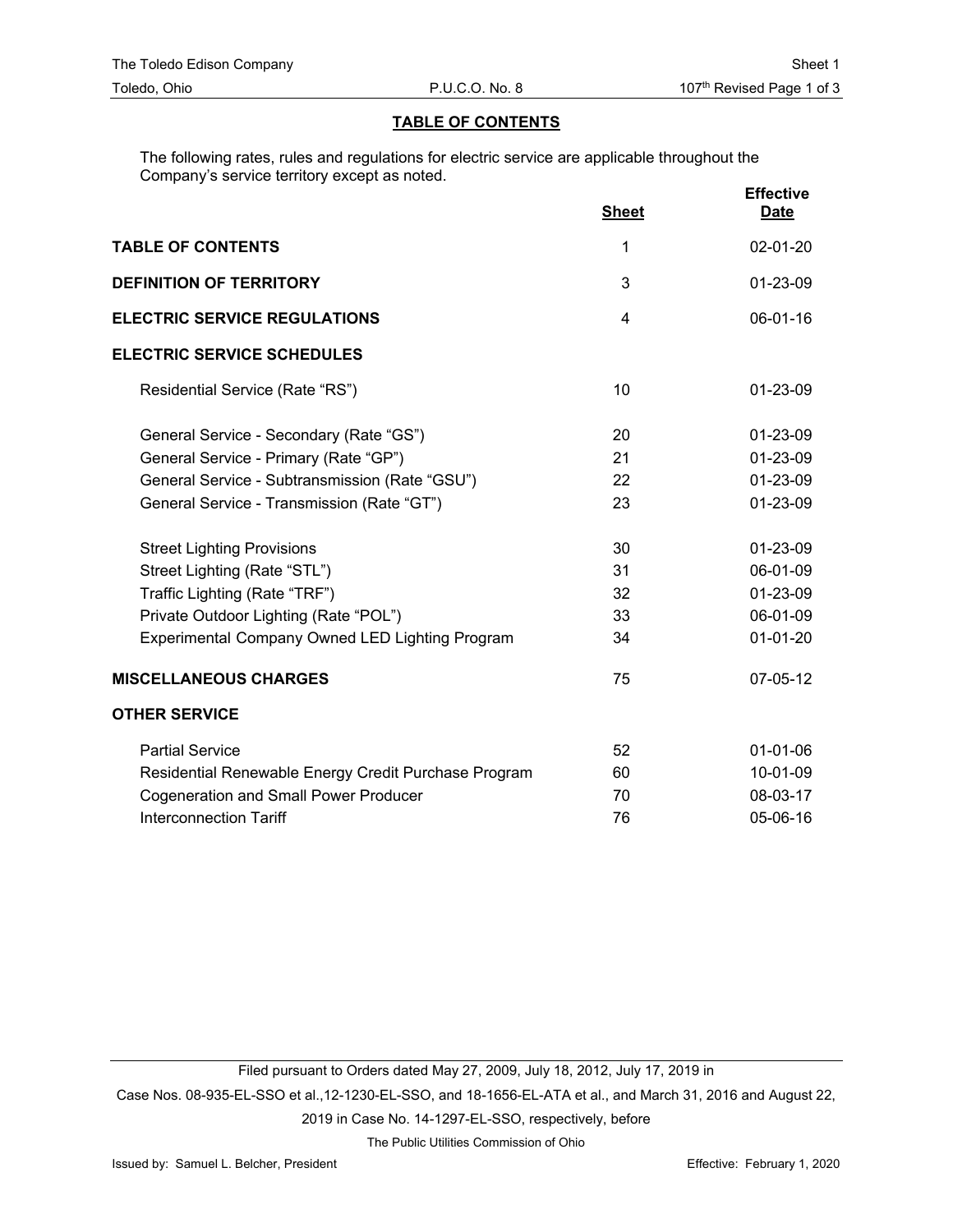#### **TABLE OF CONTENTS**

| <b>RIDERS</b><br><b>Sheet</b><br><b>Date</b><br>02-01-20<br>80<br>Summary<br><b>Residential Distribution Credit</b><br>81<br>$05 - 21 - 10$<br><b>Transmission and Ancillary Services</b><br>83<br>09-10-10 |  |
|-------------------------------------------------------------------------------------------------------------------------------------------------------------------------------------------------------------|--|
|                                                                                                                                                                                                             |  |
|                                                                                                                                                                                                             |  |
|                                                                                                                                                                                                             |  |
|                                                                                                                                                                                                             |  |
| 84<br>$01 - 01 - 20$<br><b>Alternative Energy Resource</b>                                                                                                                                                  |  |
| <b>School Distribution Credit</b><br>85<br>06-01-09                                                                                                                                                         |  |
| <b>Business Distribution Credit</b><br>86<br>01-23-09                                                                                                                                                       |  |
| 87<br><b>Hospital Net Energy Metering</b><br>10-27-09                                                                                                                                                       |  |
| Economic Development (4a)<br>88<br>01-23-09                                                                                                                                                                 |  |
| <b>Universal Service</b><br>90<br>$01 - 01 - 20$                                                                                                                                                            |  |
| 91<br>09-01-19<br><b>Tax Savings Adjustment</b>                                                                                                                                                             |  |
| State kWh Tax<br>92<br>01-23-09                                                                                                                                                                             |  |
| Net Energy Metering<br>93<br>10-27-09                                                                                                                                                                       |  |
| 96<br>$01 - 01 - 20$<br>Delta Revenue Recovery                                                                                                                                                              |  |
| Demand Side Management<br>97<br>$01 - 01 - 16$                                                                                                                                                              |  |
| 98<br>06-01-09<br>Reasonable Arrangement                                                                                                                                                                    |  |
| <b>Distribution Uncollectible</b><br>99<br>$01-01-20$                                                                                                                                                       |  |
| 101<br>Economic Load Response Program<br>06-01-18                                                                                                                                                           |  |
| 103<br><b>Generation Cost Reconciliation</b><br>$01-01-20$                                                                                                                                                  |  |
| Fuel<br>105<br>12-14-09                                                                                                                                                                                     |  |
| 106<br>$01-01-20$<br>Advanced Metering Infrastructure / Modern Grid                                                                                                                                         |  |
| Line Extension Cost Recovery<br>107<br>$01 - 01 - 15$                                                                                                                                                       |  |
| 108<br>$01-01-12$<br>Delivery Service Improvement                                                                                                                                                           |  |
| <b>PIPP Uncollectible</b><br>109<br>$01 - 01 - 20$                                                                                                                                                          |  |
| Non-Distribution Uncollectible<br>110<br>$01-01-20$                                                                                                                                                         |  |
| <b>Experimental Real Time Pricing</b><br>111<br>06-01-19                                                                                                                                                    |  |
| <b>Experimental Critical Peak Pricing</b><br>113<br>06-01-19                                                                                                                                                |  |
| <b>Generation Service</b><br>114<br>06-01-19                                                                                                                                                                |  |
| 115<br>$01 - 01 - 20$<br>Demand Side Management and Energy Efficiency                                                                                                                                       |  |
| <b>Economic Development</b><br>116<br>$01 - 01 - 20$                                                                                                                                                        |  |
| <b>Deferred Generation Cost Recovery</b><br>06-01-09<br>117                                                                                                                                                 |  |
| Deferred Fuel Cost Recovery<br>118<br>06-21-13                                                                                                                                                              |  |
| 119<br>Non-Market-Based Services<br>11-01-19                                                                                                                                                                |  |
| <b>Residential Deferred Distribution Cost Recovery</b><br>120<br>$01-01-12$                                                                                                                                 |  |
| Non-Residential Deferred Distribution Cost Recovery<br>121<br>$01-01-12$                                                                                                                                    |  |
| <b>Residential Electric Heating Recovery</b><br>122<br>$01 - 01 - 20$                                                                                                                                       |  |
| <b>Residential Generation Credit</b><br>123<br>$10 - 31 - 18$                                                                                                                                               |  |
| <b>Delivery Capital Recovery</b><br>124<br>12-01-19                                                                                                                                                         |  |
| Phase-In Recovery<br>125<br>01-01-20                                                                                                                                                                        |  |
| <b>Government Directives Recovery</b><br>126<br>06-01-16                                                                                                                                                    |  |
| Automated Meter Opt Out<br>128<br>$01-01-15$                                                                                                                                                                |  |
| <b>Ohio Renewable Resources</b><br>129<br>06-01-16                                                                                                                                                          |  |
| Commercial High Load Factor Experimental TOU<br>06-01-19<br>130                                                                                                                                             |  |

Filed pursuant to Orders dated May 27, 2009, July 18, 2012 and July 17, 2019 in

Case Nos. 08-935-EL-SSO et al.,12-1230-EL-SSO, and 18-1656-EL-ATA et al., and March 31, 2016 and August 22,

2019 in Case No. 14-1297-EL-SSO, respectively, before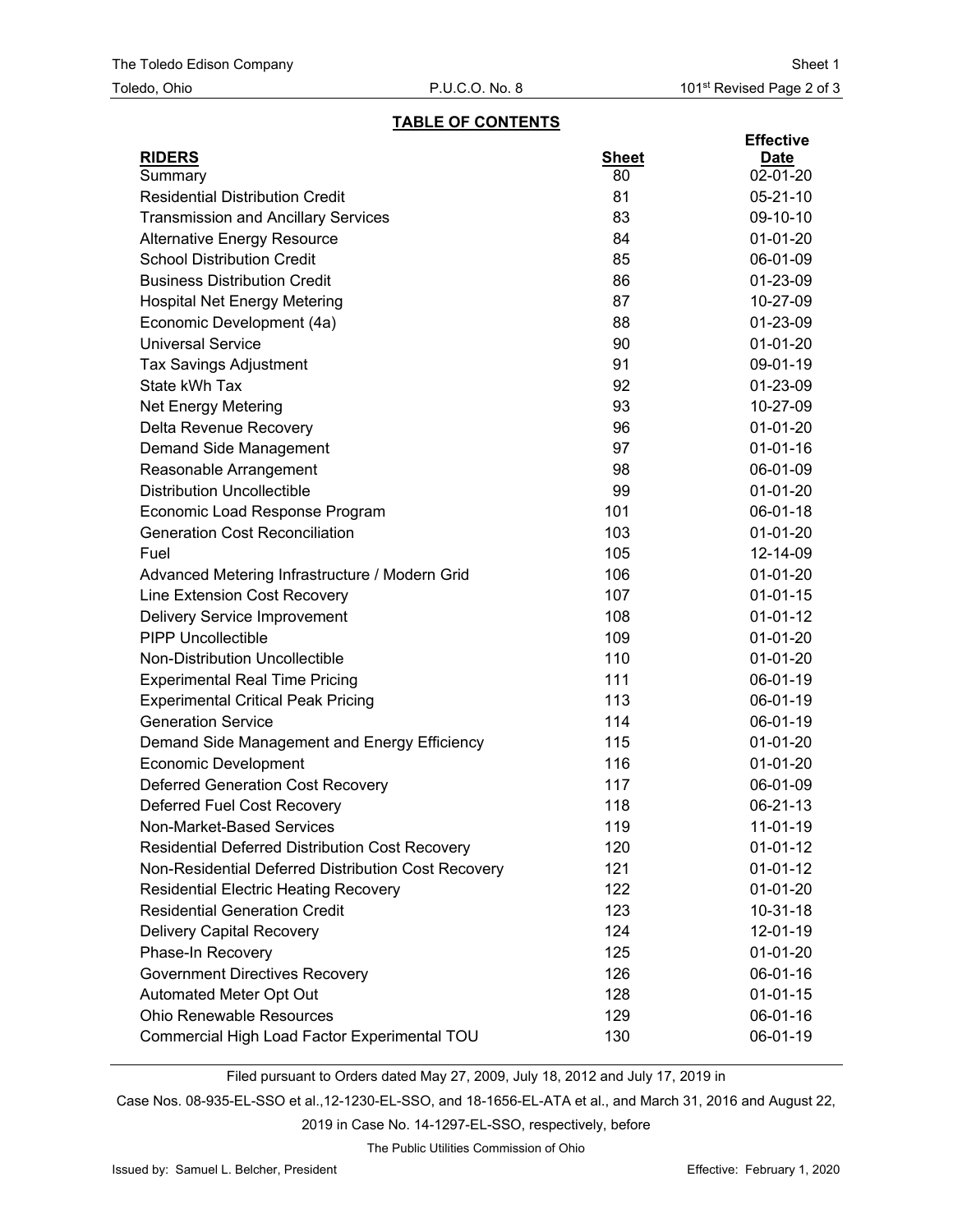#### **TABLE OF CONTENTS**

| <b>Conservation Support Rider</b> | 133 | $02 - 01 - 20$ |
|-----------------------------------|-----|----------------|
| Legacy Generation Resource        | 135 | 01-01-20       |

Filed pursuant to Orders dated May 27, 2009, July 18, 2012 and July 17, 2019 in Case Nos. 08-935-EL-SSO et al.,12-1230-EL-SSO, and 18-1656-EL-ATA et al., and March 31, 2016 and August 22, 2019 in Case No. 14-1297-EL-SSO, respectively, before

The Public Utilities Commission of Ohio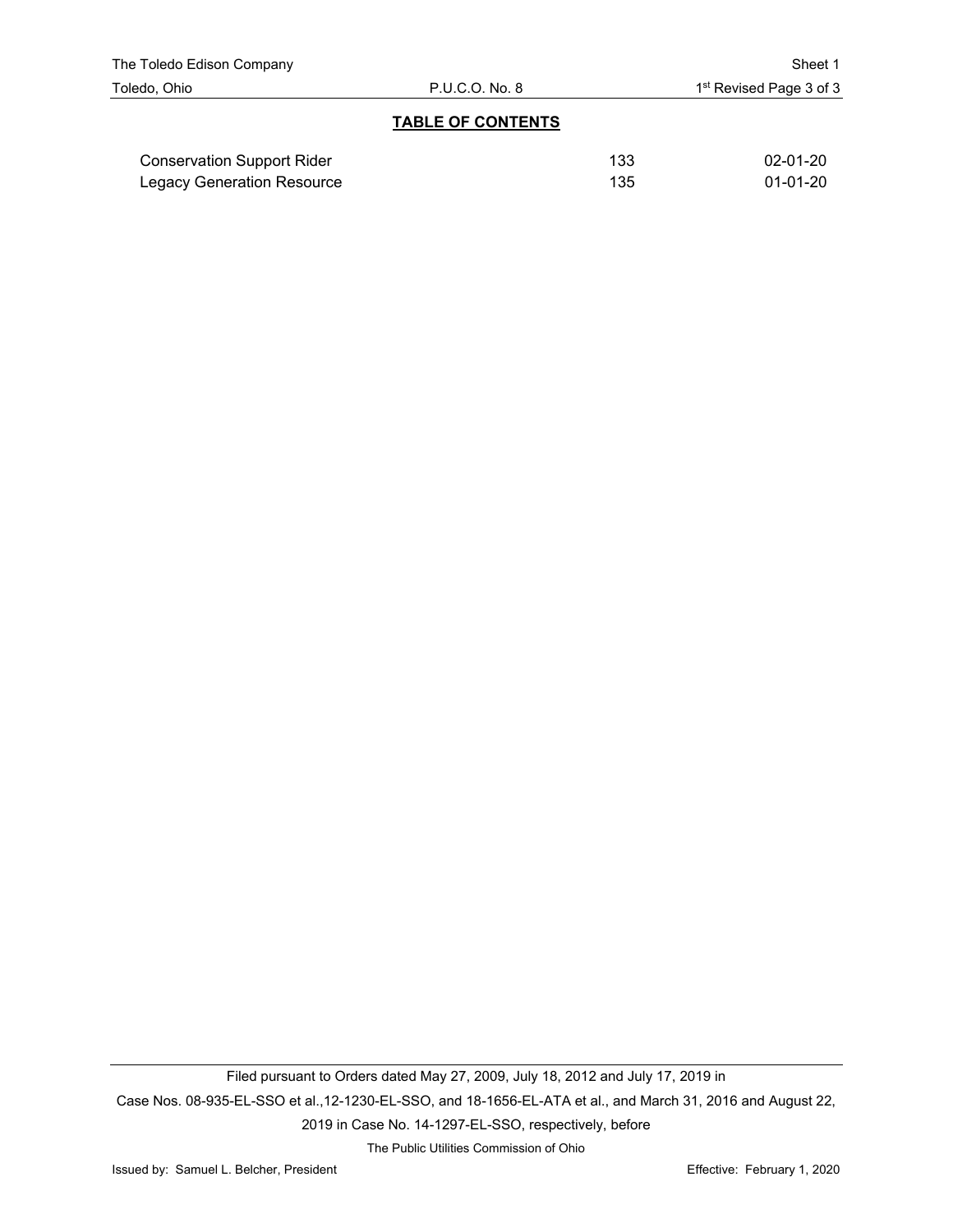#### **SUMMARY RIDER**

Rates and charges included in the rate schedules listed in the following matrix shall be modified consistent with the terms and conditions of the indicated Riders:

|   |                                                             | Rate Schedule |           |           |           |           |           |            |           |
|---|-------------------------------------------------------------|---------------|-----------|-----------|-----------|-----------|-----------|------------|-----------|
|   | Rider - (Sheet)                                             | <b>RS</b>     | GS        | GP        | GSU       | GT        | STL       | <b>TRF</b> | POL       |
| Q | Advanced Metering Infrastructure / Modern Grid - (106)      | $\bullet$     | $\bullet$ | $\bullet$ | $\bullet$ |           | $\bullet$ | $\bullet$  |           |
| Q | Alternative Energy Resource - (84)                          | $\bullet$     | $\bullet$ | $\bullet$ | $\bullet$ | $\bullet$ | $\bullet$ | $\bullet$  | $\bullet$ |
|   | Business Distribution Credit - (86)                         |               | $\bullet$ | $\bullet$ |           |           |           |            |           |
|   | Commercial High Load Factor Experimental TOU - (130)        |               | $\bullet$ | $\bullet$ |           |           |           |            |           |
| A | Conservation Support Rider - (133)                          | $\bullet$     | $\bullet$ |           |           |           |           |            |           |
|   | Deferred Fuel Cost Recovery - (118)                         |               |           | $\bullet$ |           |           |           |            |           |
| Α | Deferred Generation Cost Recovery - (117)                   |               | $\bullet$ | $\bullet$ | $\bullet$ | $\bullet$ | $\bullet$ | e          |           |
| Q | Delivery Capital Recovery - (124)                           | $\bullet$     | $\bullet$ | $\bullet$ | $\bullet$ |           |           |            |           |
|   | Delivery Service Improvement - (108)                        |               | $\bullet$ |           |           |           |           |            |           |
| Q | Delta Revenue Recovery - (96)                               |               | $\bullet$ | $\bullet$ | $\bullet$ | $\bullet$ | $\bullet$ | $\bullet$  | $\bullet$ |
| т | Demand Side Management - (97)                               | $\bullet$     |           |           |           |           |           |            |           |
| т | Demand Side Management and Energy Efficiency - (115)        |               | $\bullet$ | $\bullet$ |           |           | $\bullet$ | ●          |           |
| Q | Distribution Uncollectible - (99)                           |               | $\bullet$ |           |           |           |           |            |           |
| Q | Economic Development - (116)                                | $\bullet$     | $\bullet$ | $\bullet$ | $\bullet$ | $\bullet$ | $\bullet$ | $\bullet$  |           |
|   | Economic Development 4a - (88)                              |               | $\bullet$ | $\bullet$ | $\bullet$ | $\bullet$ |           |            |           |
|   | Economic Load Response Program - (101)                      |               |           |           |           |           |           |            |           |
|   | Experimental Critical Peak Pricing - (113)                  |               | $\bullet$ | $\bullet$ | $\bullet$ | $\bullet$ |           |            |           |
|   | Experimental Real Time Pricing - (111)                      |               | $\bullet$ | $\bullet$ |           | $\bullet$ |           |            |           |
|   | Fuel - (105)                                                |               |           |           |           |           |           |            |           |
| Q | Generation Cost Reconciliation - (103)                      |               | $\bullet$ | $\bullet$ | $\bullet$ | $\bullet$ | $\bullet$ |            |           |
|   | Generation Service - (114)                                  |               | $\bullet$ | $\bullet$ | $\bullet$ | $\bullet$ | $\bullet$ | $\bullet$  | $\bullet$ |
| Т | Government Directives Recovery - (126)                      |               | $\bullet$ | $\bullet$ |           | $\bullet$ | $\bullet$ | ●          |           |
|   | Hospital Net Energy Metering - (87)                         |               | $\bullet$ | $\bullet$ |           | $\bullet$ |           |            |           |
| т | Legacy Generation Resource - (135)                          | $\bullet$     | $\bullet$ | $\bullet$ | $\bullet$ | $\bullet$ | $\bullet$ | $\bullet$  |           |
| Q | Line Extension Cost Recovery - (107)                        | $\bullet$     | $\bullet$ | $\bullet$ | $\bullet$ | $\bullet$ | $\bullet$ | $\bullet$  |           |
|   | Net Energy Metering - (93)                                  |               |           | $\bullet$ | $\bullet$ |           |           |            |           |
| Q | Non-Distribution Uncollectible - (110)                      |               | $\bullet$ | $\bullet$ | $\bullet$ | $\bullet$ | $\bullet$ | $\bullet$  | $\bullet$ |
| A | Non-Market-Based Services - (119)                           | $\bullet$     | $\bullet$ | $\bullet$ | $\bullet$ | $\bullet$ | $\bullet$ | $\bullet$  | $\bullet$ |
| Р | Non-Residential Deferred Distribution Cost Recovery - (121) |               | $\bullet$ |           | e         |           | $\bullet$ | 0          |           |
| Α | Ohio Renewable Resources - (129)                            | $\bullet$     | $\bullet$ | $\bullet$ | $\bullet$ |           | $\bullet$ |            | ●         |
| T | Phase-In Recovery (125)                                     |               |           |           |           |           |           |            |           |
| Q | PIPP Uncollectible - (109)                                  |               |           |           |           |           |           |            |           |
|   | Reasonable Arrangement - (98)                               |               | $\bullet$ | $\bullet$ |           | $\bullet$ |           |            |           |
| P | Residential Deferred Distribution Cost Recovery - (120)     | $\bullet$     |           |           |           |           |           |            |           |
|   | Residential Distribution Credit - (81)                      |               |           |           |           |           |           |            |           |
| т | Residential Electric Heating Recovery - (122)               | $\bullet$     |           |           |           |           |           |            |           |
|   | Residential Generation Credit - (123)                       | $\bullet$     |           |           |           |           |           |            |           |

Filed pursuant to Orders dated December 21, 2016 and August 22, 2019 in Case Nos. 14-1297-EL-SSO, July 17, 2019, December 18, 2019 and January 15, 2020 in Case Nos.18-1656-EL-ATA et al.,19-2121-EL-ATA

and 19-2080-EL-ATA, respectively, before

The Public Utilities Commission of Ohio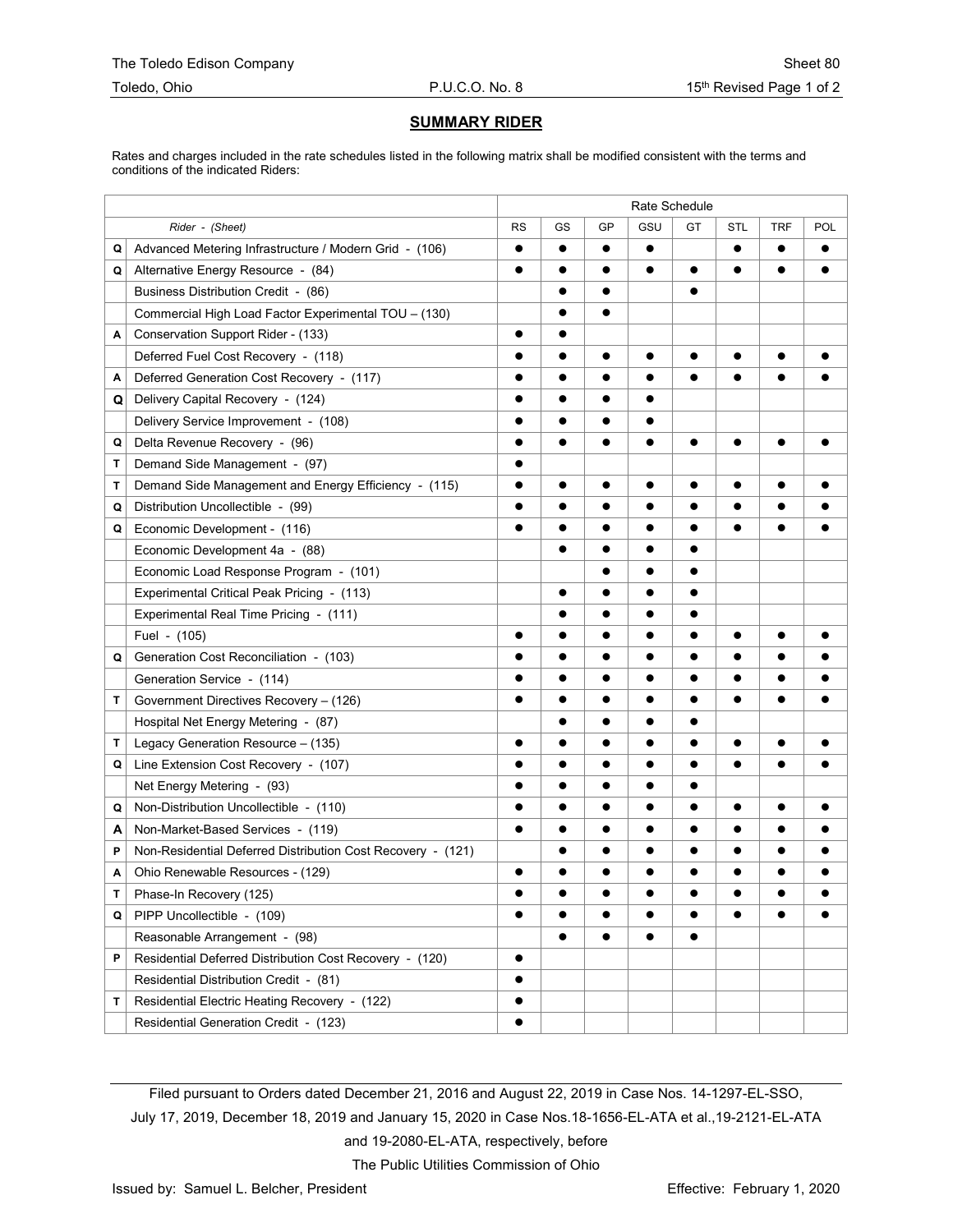# **SUMMARY RIDER**

|   | School Distribution Credit - (85)          |  |  |  |  |
|---|--------------------------------------------|--|--|--|--|
|   | State kWh Tax - (92)                       |  |  |  |  |
| A | Tax Savings Adjustment $-$ (91)            |  |  |  |  |
| A | Transmission and Ancillary Services - (83) |  |  |  |  |
| Р | Universal Service - (90)                   |  |  |  |  |

- Rider is applicable or available to the rate schedules indicated

A - Rider is updated/reconciled annually  $A -$  Rider is updated/reconciled twice per year  $Q -$  Rider is updated/reconciled periodically

P - Rider is updated/reconciled periodically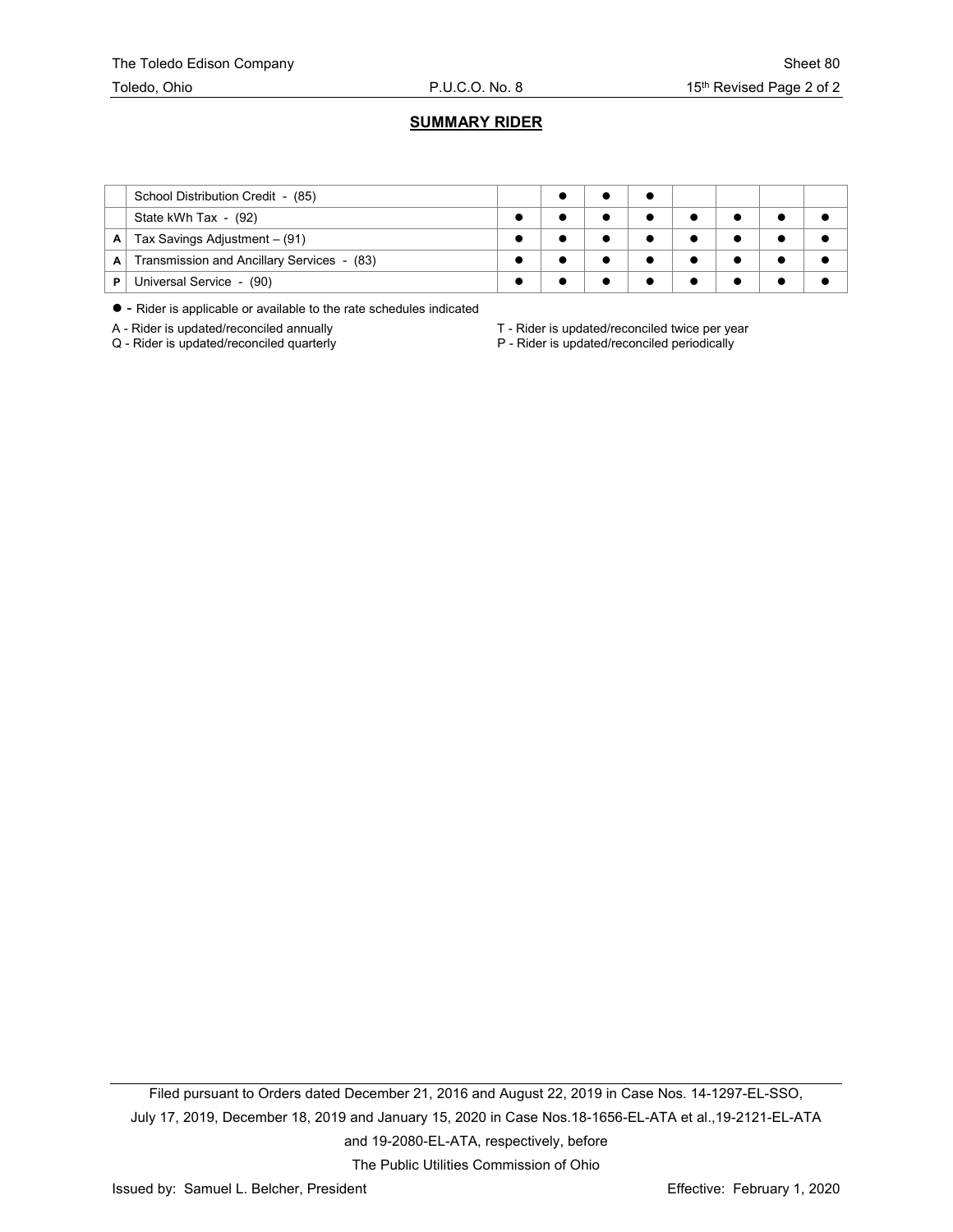# **Rider CSR Conservation Support Rider**

#### **APPLICABILITY:**

Applicable to any customer who receives electric service under the Company's rate schedules Residential Service ("Rate RS") and General Service – Secondary ("Rate GS"). This Conservation Support Rider (CSR) will be effective for service rendered beginning February 1, 2020. This Rider is not avoidable for customers who take electric generation service from a certified supplier.

# **RATE 1:**

| RS (all kWhs, per kWh):                       | 0.1178c        |
|-----------------------------------------------|----------------|
| GS (For each kW over 5 kW of billing demand): | \$0.4463       |
| <b>RATE 2:</b>                                |                |
| RS (all kWhs, per kWh):                       | (0.0228)       |
| GS (all kWhs, per kWh):                       | $(0.0496\phi)$ |

# **PROVISIONS:**

- 1. The credits or charges set forth in RATE 1 decouple the annual base distribution revenue for the rate schedules above to the base distribution revenue as of the twelve-month period ending on December 31, 2018, per section 4928.471 of the Revised Code.
- 2. The credits or charges set forth in RATE 2 decouple the annual revenue resulting from implementation of section 4928.66 of the Revised Code, excluding program costs and shared savings, and recovered pursuant to an approved electric security plan under section 4928.143 of the Revised Code as of the twelve-month period ending on December 31, 2018, per section 4928.471 of the Revised Code.

# **RIDER UPDATES:**

The credits or charges contained in this Rider shall be updated on an annual basis, and this Rider shall be adjusted annually to reconcile any over recovery or under recovery from the prior year, with additional reconciliation based upon the result of any future audit ordered by the Commission that finds this Rider will result in a double recovery. No later than November 1st of each year, the Company will file with the PUCO to update the Rider credits or charges which, unless otherwise ordered by the PUCO, shall become effective on a service rendered basis on January 1st of each year.